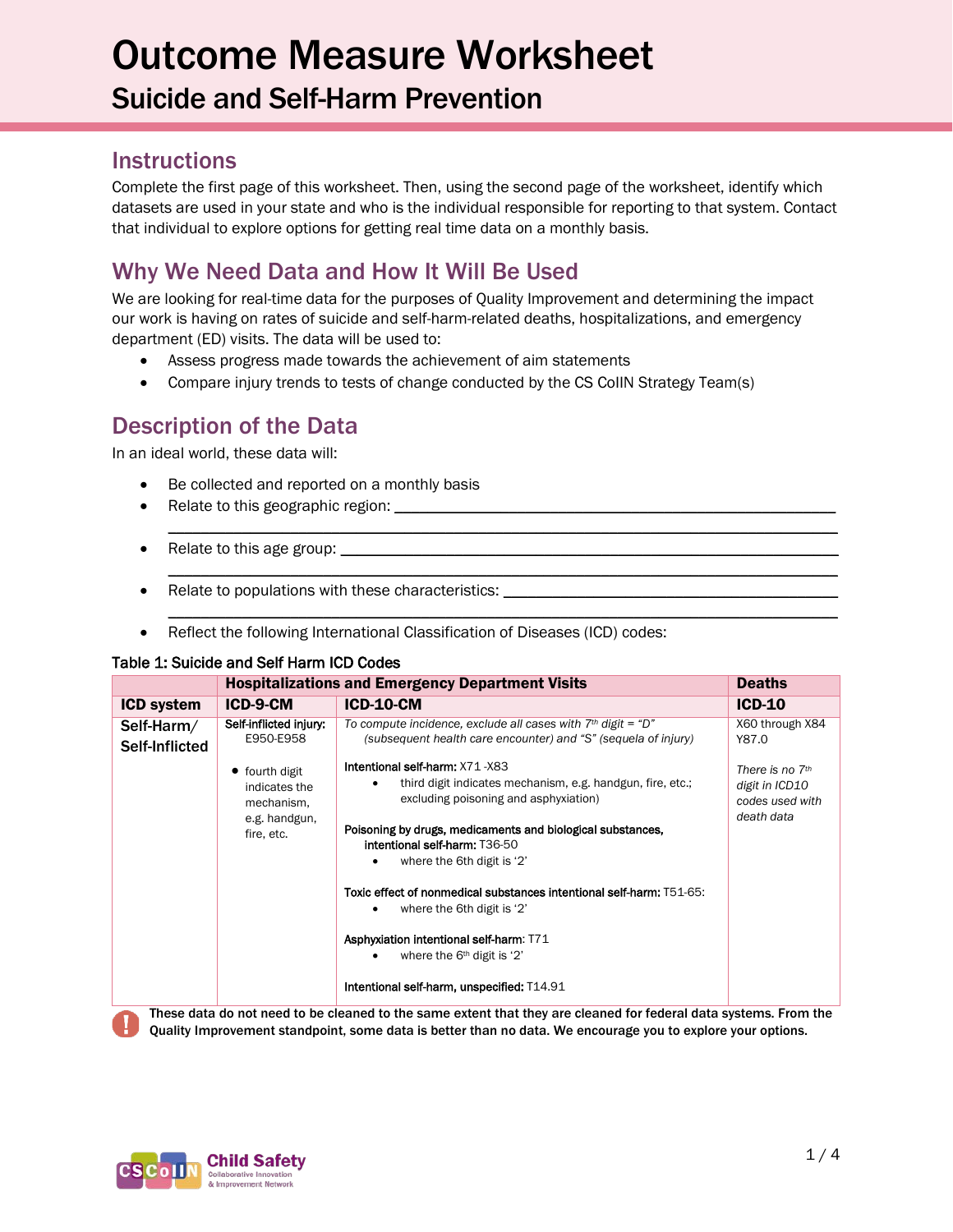# Outcome Measure Worksheet Suicide and Self-Harm Prevention

# Who Manages Injury Datasets?

The following individuals or organizations might be able to provide you with more information about data collected and reported in your state/jurisdiction:

#### **State** Epidemiologist Name: Phone Number: Email: Child Death Review Coordinator Name: Phone Number: Email: Medical Examiners or Coroners Name: Name: Phone Number: Email: **State** Administrator Name: Name: Phone Number: Email: Hospital Epidemiologist(s) Name: Name: Phone Number: Email: Suicide Prevention **Coalition** Coordinator(s) Name: Name: Phone Number: Email: Other: Name: Name: Phone Number: Email: Other: Name: Name: Phone Number: Email: Other: Name: Name: Phone Number: Email:



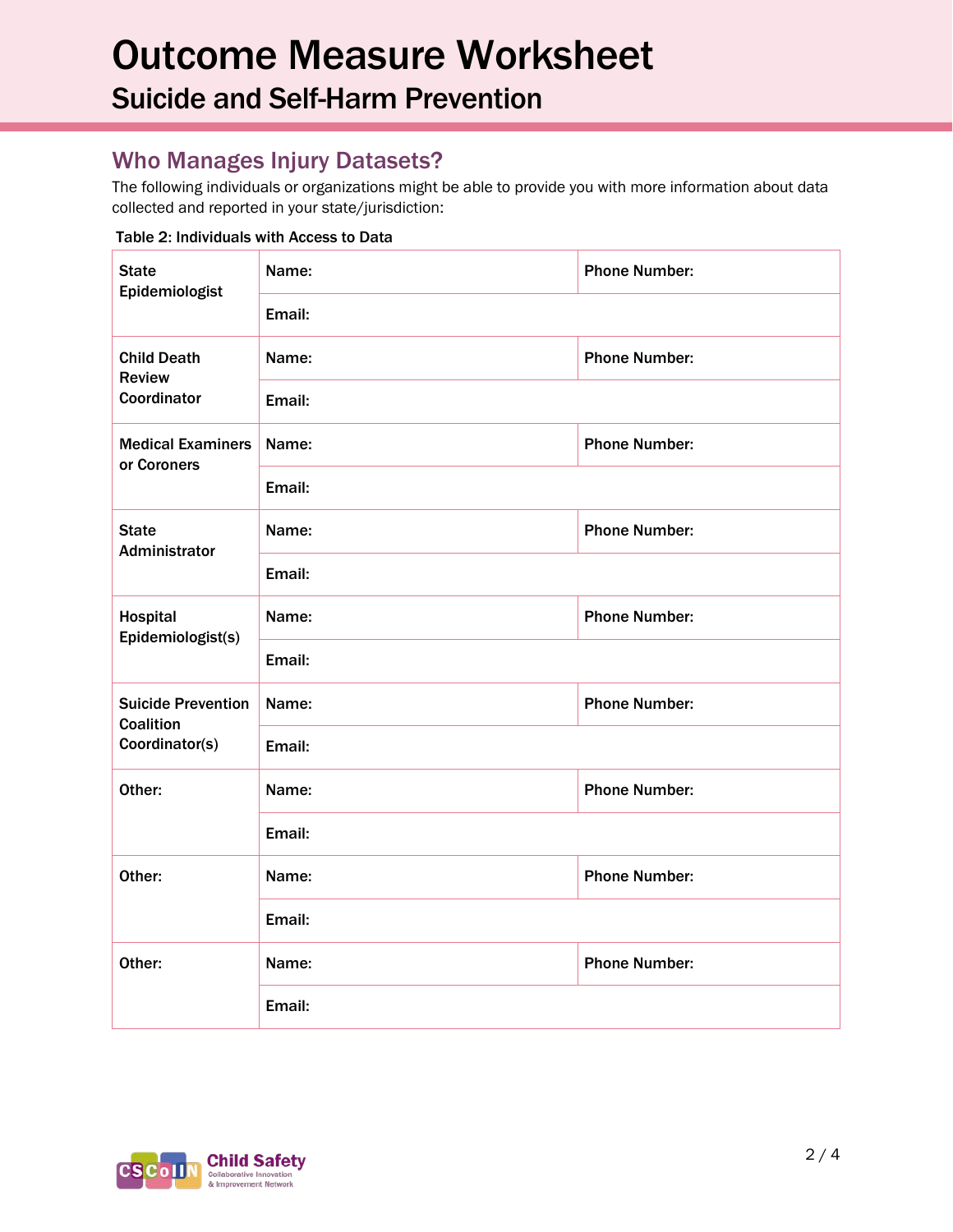# Injury Datasets

The following datasets contain the relevant data we are seeking on a state/jurisdiction level. You may need help from individuals in the table above to answer questions about these systems.

| Table 3. Data Reporting Systems                                                                     |                                                                              |                                                                      |                                                             |  |  |  |  |
|-----------------------------------------------------------------------------------------------------|------------------------------------------------------------------------------|----------------------------------------------------------------------|-------------------------------------------------------------|--|--|--|--|
| <b>Data System</b>                                                                                  | Does your S/J, or hospitals<br>in your S/J have or report<br>to this system? | Who is responsible for<br>this system in your<br>state/jurisdiction? | Does the system<br>contain the data you<br>are looking for? |  |  |  |  |
| ED, Hospitalization and Death Data Systems                                                          |                                                                              |                                                                      |                                                             |  |  |  |  |
| <b>Healthcare Cost and</b><br><b>Utilization Project</b><br>(HCUP)                                  |                                                                              |                                                                      |                                                             |  |  |  |  |
| <b>National Emergency</b><br><b>Medical Services</b><br><b>Information System</b><br>(NEMSIS)       |                                                                              |                                                                      |                                                             |  |  |  |  |
| <b>Syndromic Surveillance</b><br><b>System</b>                                                      |                                                                              |                                                                      |                                                             |  |  |  |  |
| <b>The National Trauma</b><br>Data Bank® (NTDB®)                                                    |                                                                              |                                                                      |                                                             |  |  |  |  |
| <b>Poison Control Center</b><br>Data                                                                |                                                                              |                                                                      |                                                             |  |  |  |  |
| Other:                                                                                              |                                                                              |                                                                      |                                                             |  |  |  |  |
| <b>ED Visit Data Systems</b>                                                                        |                                                                              |                                                                      |                                                             |  |  |  |  |
| <b>Emergency Department</b><br>(State Emergency<br><b>Department Databases)</b><br><b>HCUP-SEDD</b> |                                                                              |                                                                      |                                                             |  |  |  |  |
| <b>National Electronic</b><br><b>Injury Surveillance</b><br><b>System</b>                           |                                                                              |                                                                      |                                                             |  |  |  |  |
| <b>National Electronic</b><br><b>Injury Surveillance</b><br>System- All Injury<br>Program           |                                                                              |                                                                      |                                                             |  |  |  |  |
| Other:                                                                                              |                                                                              |                                                                      |                                                             |  |  |  |  |

#### Table 3: Data Reporting Systems